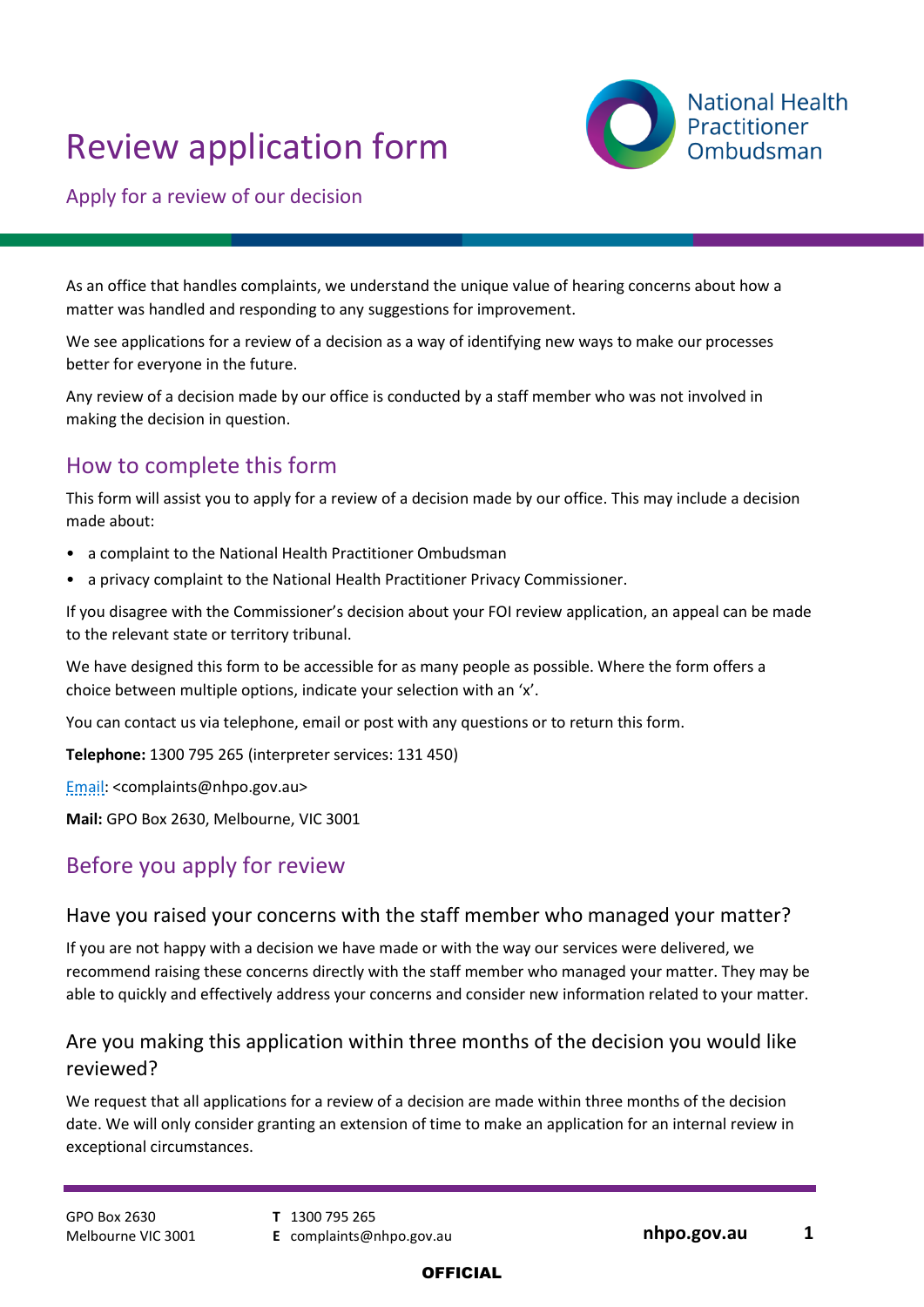# About you

Please only provide information that you would like us to use when contacting you.

It is not practical for us to accept anonymous or confidential applications for a review of a decision.

### Your contact details

Date of birth (dd/mm/yyyy)

This section is for your own contact details. If you would like to nominate another person or organisation to act on your behalf, you will be given an opportunity to enter their contact details later.

| Mr |  | Miss |  | Ms |  | Mrs |  | -<br>Dr |  | Professor |  | Мx |  | Other |  |
|----|--|------|--|----|--|-----|--|---------|--|-----------|--|----|--|-------|--|
|----|--|------|--|----|--|-----|--|---------|--|-----------|--|----|--|-------|--|

| If Other, please specify |  |  |  |  |  |  |
|--------------------------|--|--|--|--|--|--|
|                          |  |  |  |  |  |  |
| Full name                |  |  |  |  |  |  |
| Mailing address          |  |  |  |  |  |  |
| Contact number           |  |  |  |  |  |  |
| Email address            |  |  |  |  |  |  |

# Do you require a translating and interpreting service?

| Yes | No |
|-----|----|
|     |    |

If Yes, please specify the language

# How would you prefer us to contact you?

|  | ٠ |  |
|--|---|--|
|  |   |  |

Phone | Email | Post | Other

If Other, please specify

### Are any of the following scenarios applicable to you?

| I wish to nominate a person to act on my behalf        |  |
|--------------------------------------------------------|--|
| I wish to nominate an organisation to act on my behalf |  |
| I am acting on behalf of an organisation               |  |
| I I am acting on behalf of another person              |  |

If you selected one of these options, please continue below.

If none of these are applicable to you, please go to '[The decision you would like reviewed](#page-3-0)'.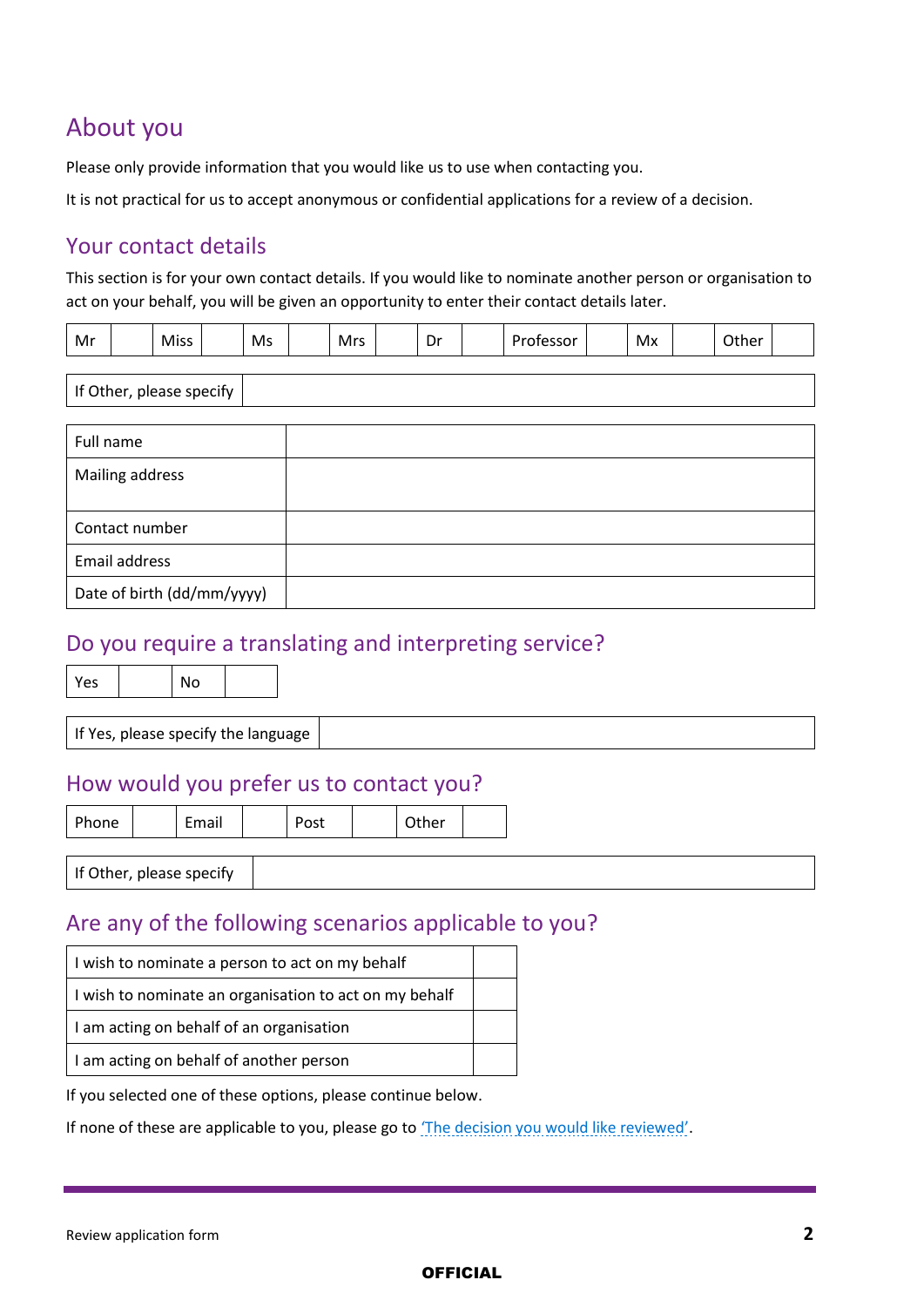### Alternative contact details

If you have indicated that another person or organisation is relevant to this matter, please enter their contact details.

| Mr                         |  | Miss |  | Ms | <b>Mrs</b> | Dr | Professor | Mx | Other |  |
|----------------------------|--|------|--|----|------------|----|-----------|----|-------|--|
|                            |  |      |  |    |            |    |           |    |       |  |
| If Other, please specify   |  |      |  |    |            |    |           |    |       |  |
| Full name                  |  |      |  |    |            |    |           |    |       |  |
| Mailing address            |  |      |  |    |            |    |           |    |       |  |
|                            |  |      |  |    |            |    |           |    |       |  |
| Contact number             |  |      |  |    |            |    |           |    |       |  |
| Email address              |  |      |  |    |            |    |           |    |       |  |
| Date of birth (dd/mm/yyyy) |  |      |  |    |            |    |           |    |       |  |

# What is the nature of the relationship between you?

|--|

# Do they require a translating and interpreting service?

| Yes                                     |  | No |  |  |
|-----------------------------------------|--|----|--|--|
| If yes, please specify the language $ $ |  |    |  |  |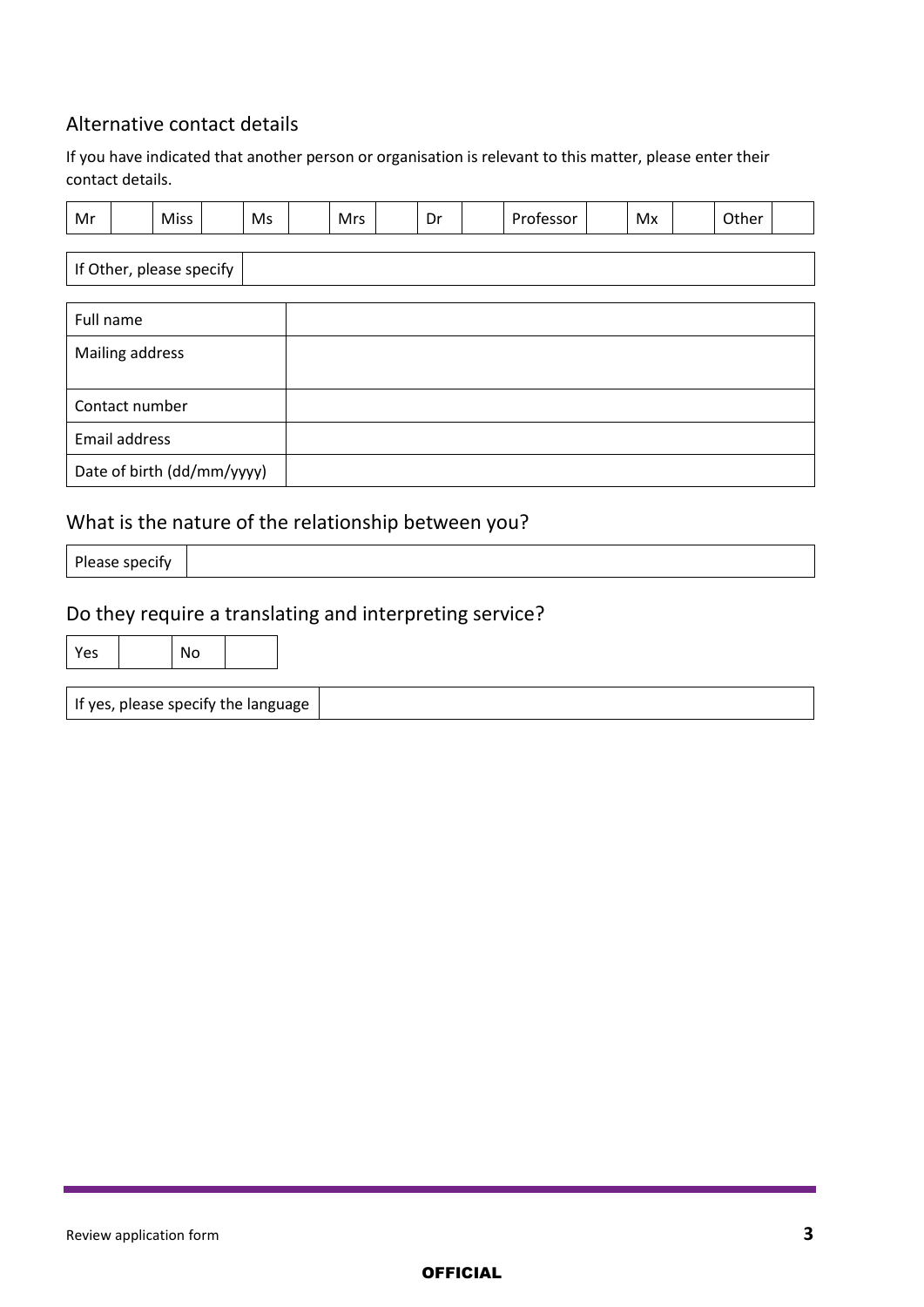# <span id="page-3-0"></span>The decision you would like reviewed

We request that, as an initial step, you raise your concerns with the NHPO staff member who managed your matter. If you have you not done this, please see *Have you raised your concerns with the staff* [member who managed your matter](#page-0-0)?'.

What is the name of the NHPO staff member who made the decision you would like reviewed?

| Name of NHPO staff |  |
|--------------------|--|
| member             |  |

What was the decision made by this staff member that you would like reviewed?

#### What is the date on the correspondence for this decision?

Date (dd/mm/yyyy)

#### What date did you receive the correspondence for this decision?

Date (dd/mm/yyyy)

If you have not spoken to the NHPO staff member who managed your matter or complaint, please let us know why.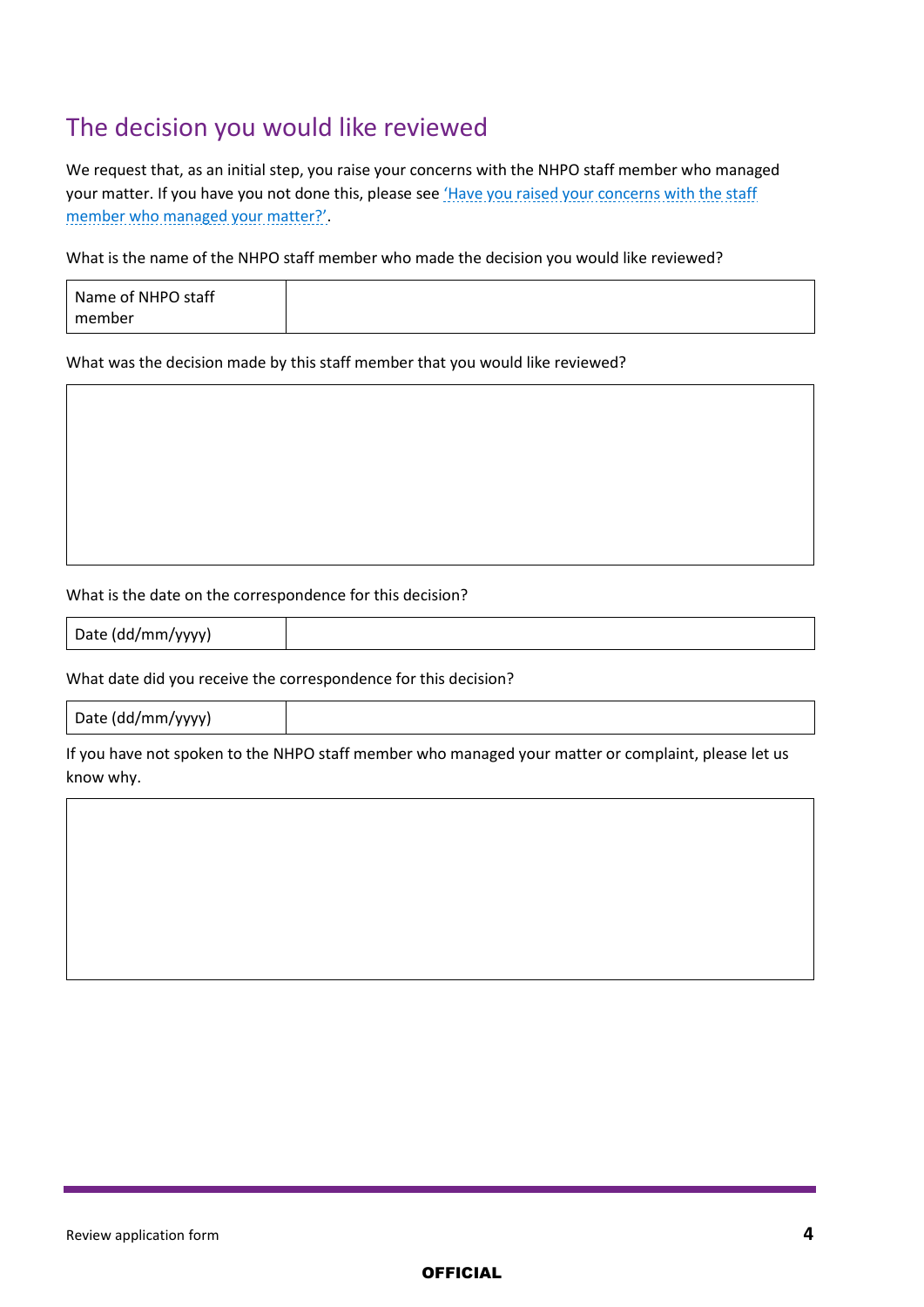# Please describe why you would like the decision reviewed

You may wish to include answers to the following questions:

- why do you disagree with the decision?
- is your concern about a specific part of the decision?
- are you concerned about the process involved in making the decision or about the decision itself?
- is there any new information you would like to share about your matter that may affect the decision?

How would you like your application to be resolved? For example, 'I would like you to consider new information about my complaint.'



Please attach a copy of any other relevant information or evidence to support your application.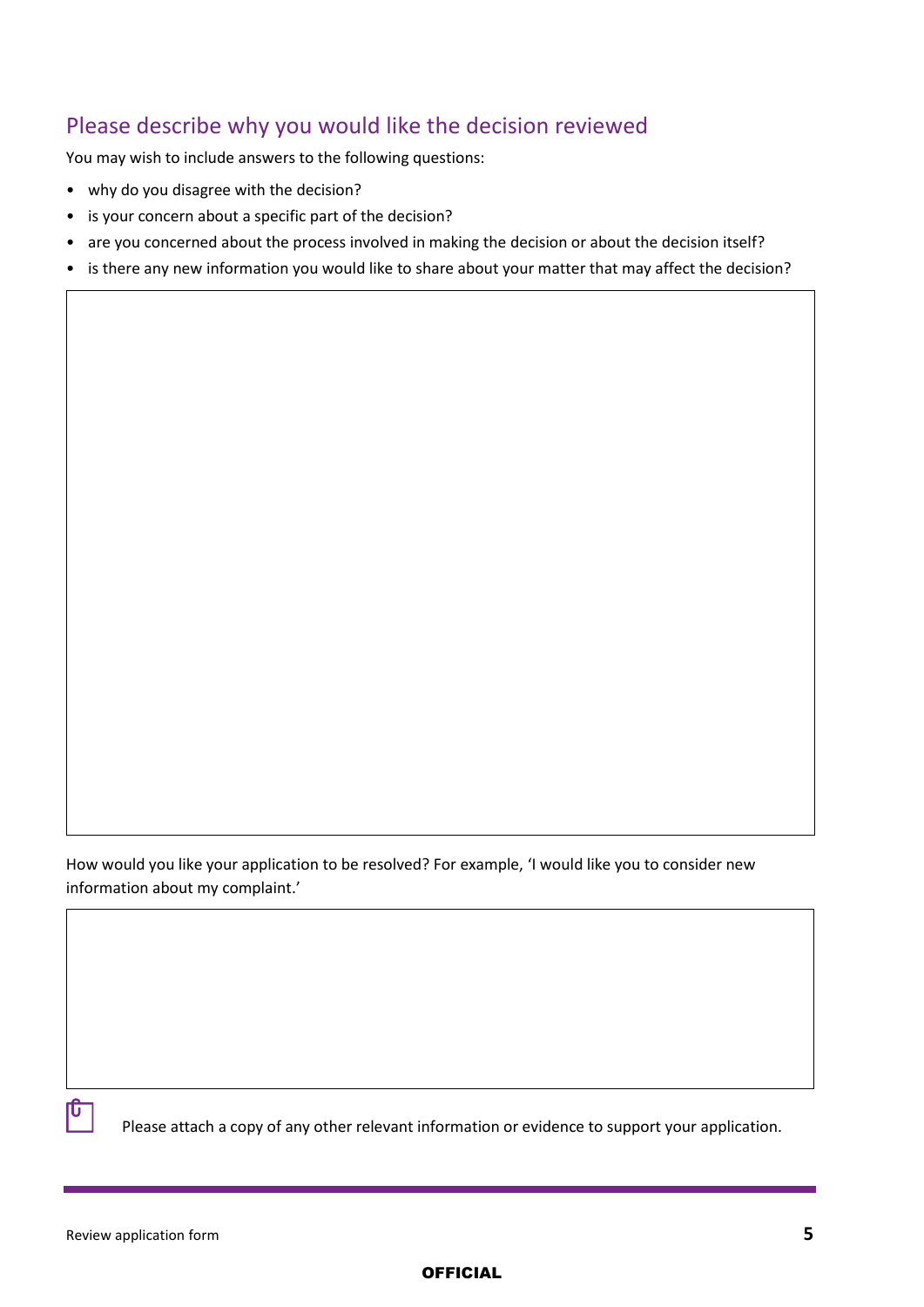# Have you raised these concerns with another agency or organisation?

 $Yes \t | No$ 

If **Yes**, please continue below.

#### If **No**, go to 'Privacy s[tatement'](#page-5-0)

| Name of agency/organisation  |  |
|------------------------------|--|
| Date of complaint or enquiry |  |

 $\mathbb{P}$ 

Please attach copies of relevant documents.

#### Are they currently dealing with your concerns?

| ∸ |  |  |
|---|--|--|

### <span id="page-5-0"></span>Privacy statement

Our office collects, holds, uses and discloses personal information when carrying out functions under the Health Practitioner Regulation National Law (as in force in all states and territories of Australia), the *Ombudsman Act 1976* (Cwlth), the *Privacy Act 1988* (Cwlth) and the *Freedom of Information Act 1982* (Cwlth).

Once any personal information comes into our possession, we take reasonable steps to protect that information from unauthorised or inappropriate access, use, modification, disclosure, or other interferences.

Personal information will only be used for the intended purpose. We will usually disclose the information you give to us to Ahpra or the relevant National Board and, if necessary, to others who have information relevant to your matter. We may also collect your personal information from other people or organisations when handling your matter.

More information can be found in our Privacy Policy, available at th[e National Health Practitioner](https://nhpo.gov.au/)  [Ombudsman website](https://nhpo.gov.au/) <https://nhpo.gov.au>.